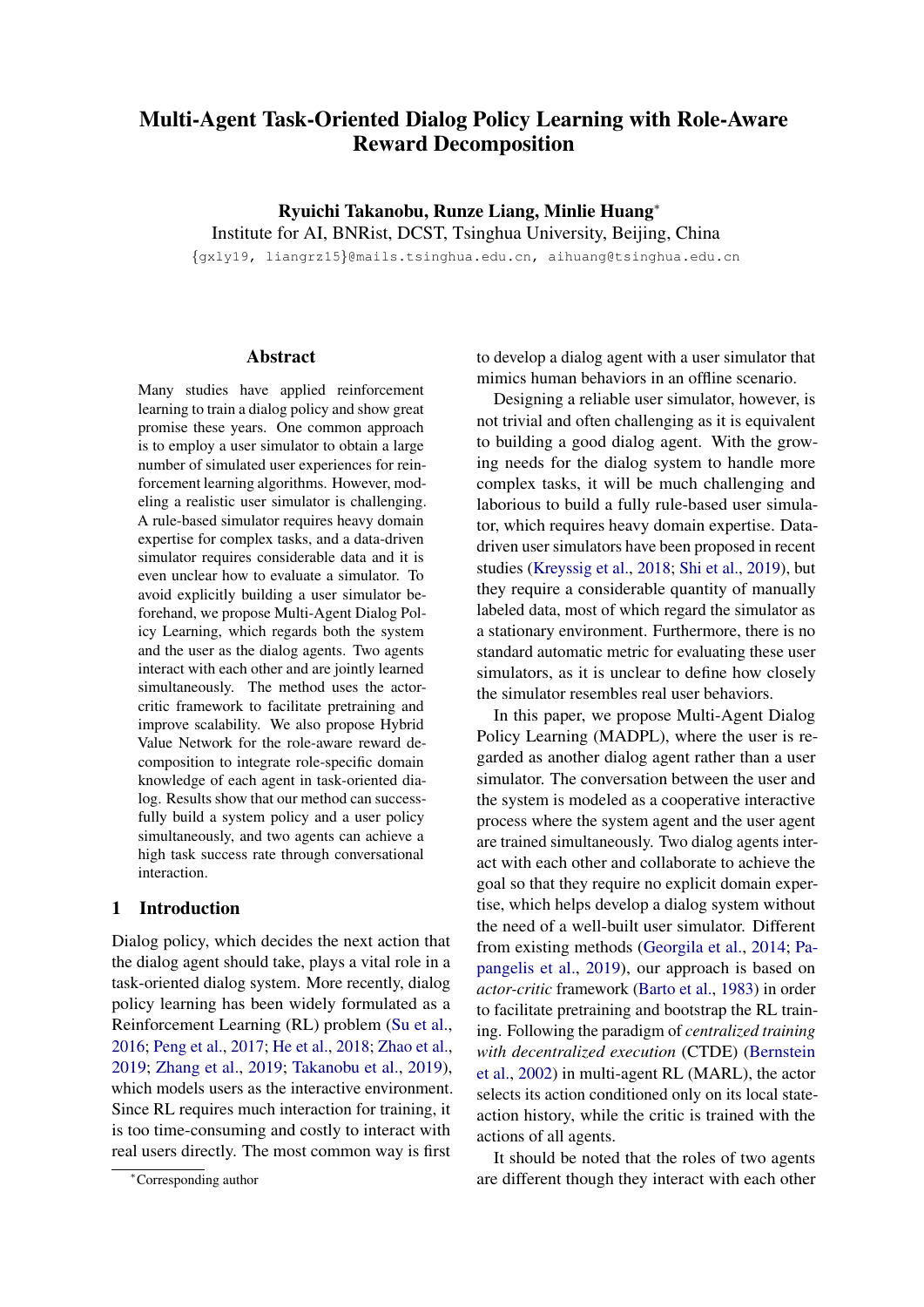<span id="page-1-0"></span>

Figure 1: The user has his/her own goal to be accomplished and the system is provided with an interface to access an external database. Both agents can only obtain information from the other side via communication.

in a cooperative setting. As shown in Fig. [1,](#page-1-0) only the user agent knows the user goal, while only the system agent can access the backend database. The user agent should express the requirements completely in an organized way, and the system should respond with useful information accurately and immediately. So it is inappropriate to apply simple self-play RL [\(Silver et al.,](#page-10-7) [2017;](#page-10-7) [Lewis et al.,](#page-9-5) [2017\)](#page-9-5) that views two agents as the same agent in this task. To address this issue, the system and the user are viewed as two *asymmetric* agents in MADPL. We introduce *Hybrid Value Network* (HVN) for roleaware reward decomposition. It decomposes the reward into two parts: one is the role-specific reward that focuses on its local target, and the other is the global reward that represents the shared goal.

To evaluate the proposed approach, we conduct our experiments on a multi-domain, multiintent task-oriented dialog corpus, MultiWOZ [\(Budzianowski et al.,](#page-9-6) [2018\)](#page-9-6). The corpus involves high dimensional state and action spaces, multiple decision making in one turn, which makes it more difficult to get a good system policy as well as a good user policy. The experiments demonstrate that MADPL can successfully build a system policy as well as a user policy with the aid of HVN, and two agents can achieve high task success rate in complex tasks by interacting with each other as well as with benchmark policies.

To summarize, our contributions are in three folds:

• We apply actor-critic based multi-agent reinforcement learning to learn the task-oriented dialog policy to facilitate pretraining and avoid explicitly building a user simulator.

- We propose Hybrid Value Network for reward decomposition to deal with the asymmetric role issue between the system agent and the user agent in the task-oriented dialog.
- We conduct in-depth experiments on the multidomain, multi-intent task-oriented dialog corpus to show the effectiveness, reasonableness and scalability of our algorithm.

### 2 Related Work

#### 2.1 Multi-Agent Reinforcement Learning

The goal of RL is to discover the optimal strategy  $\pi^*(a|s)$  of the Markov Decision Process, which can be extended into the N-agent setting, where each agent has its own set of states  $S_i$  and actions  $A_i$ . In MARL, the state transition  $s = (s_1, \ldots, s_N) \rightarrow$  $s' = (s'_1, \dots, s'_N)$  depends on the actions taken by all agents  $(a_1, \ldots, a_N)$  according to each agent's policy  $\pi_i(a_i|s_i)$  where  $s_i \in S_i, a_i \in A_i$ , and similar to single RL, each agent aims to maximize its local total discounted return  $R_i = \sum_t \gamma^t r_{i,t}$ .

Since two or more agents learn simultaneously, the agents continuously change as the training proceeds, therefore the environment is no longer stationary. Many MARL algorithms [\(Lowe et al.,](#page-9-7) [2017;](#page-9-7) [Foerster et al.,](#page-9-8) [2018;](#page-9-8) [Rashid et al.,](#page-10-8) [2018\)](#page-10-8) have been proposed to solve challenging problems. Most of them use the CTDE framework to address the non-stationarity of co-adapting agents. It allows the policies to use extra information to ease training, but the learned policies can only use local information (i.e. their own observations) at execution time.

Several studies have demonstrated that applying MARL delivers promising results in NLP tasks these years. While some methods use identical rewards for all agents [\(Das et al.,](#page-9-9) [2017;](#page-9-9) [Kottur](#page-9-10) [et al.,](#page-9-10) [2017;](#page-9-10) [Feng et al.,](#page-9-11) [2018\)](#page-9-11), other studies use completely separate rewards [\(Georgila et al.,](#page-9-2) [2014;](#page-9-2) [Papangelis et al.,](#page-10-6) [2019\)](#page-10-6). MADPL integrates two types of rewards by role-aware reward decomposition to train a better dialog policy in task-oriented dialog.

#### 2.2 User Modeling in Task-Oriented Dialog

User modeling is essential for training RL-based dialog models, because a large amount of dialog samples are required for RL policy learning, mak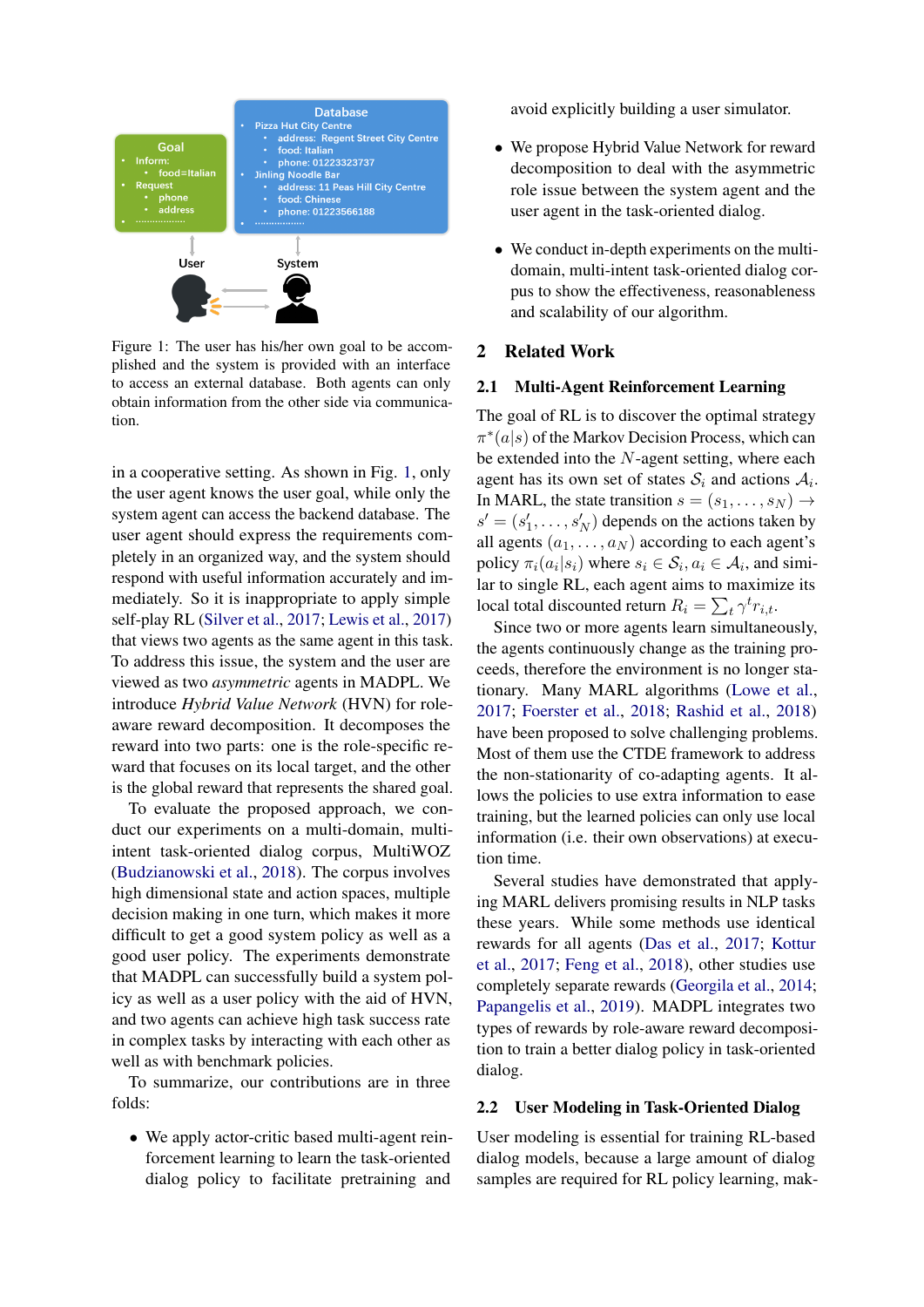ing it impractical to learn with real users directly from the beginning.

There are three main approaches for user modeling. The first approach is to build a rule-based user simulator. Among these methods, the most popular one is agenda-based simulator [\(Schatzmann](#page-10-9) [et al.,](#page-10-9) [2007;](#page-10-9) [Shah et al.,](#page-10-10) [2018\)](#page-10-10), which is built on hand-crafted rules with a stack-like agenda based on the user goal. The second approach is to build a user simulator from the dialog data [\(Keizer et al.,](#page-9-12) [2010;](#page-9-12) [El Asri et al.,](#page-9-13) [2016;](#page-9-13) [Kreyssig et al.,](#page-9-1) [2018\)](#page-9-1). Recently, Gür et al. [\(2018\)](#page-9-14) uses a variational hierarchical seq2seq framework to encode user goal and system turns, and then generate the user response. [Shi et al.](#page-10-5) [\(2019\)](#page-10-5) uses two decoders with a copy and attention mechanism to predict a belief span first and then decode user utterance. The third approach is to use model-based policy optimization that incorporates a differentiable model of the world dynamics and assumptions about the interactions between users and systems [\(Su et al.,](#page-10-11) [2018;](#page-10-11) [Zhang et al.,](#page-10-3) [2019\)](#page-10-3), but this approach still requires real users or a user simulator for world model learning.

Instead of employing a user simulator, a few methods jointly learn two agents directly from the corpus. [Liu and Lane](#page-9-15) [\(2017\)](#page-9-15) models the system and the user by iteratively training two policies. [Papangelis et al.](#page-10-6) [\(2019\)](#page-10-6) make the first attempt to apply MARL into the task-oriented dialog policy, whose algorithm is based on Q-learning for mixed policies. However, it is not well scalable to complex tasks such as multi-domain dialog. Therefore, MADPL uses the actor-critic framework instead to deal with the large discrete action space in dialog.

### 3 Multi-Agent Dialog Policy Learning

We first formally describe the task, and then present the overview of our proposed model. Specifically, given a user goal  $G=(C,R)$  composed of the user constraints C (e.g. a Japanese restaurant in the center of the city) and requests R (e.g. inquiry for address, phone number of a hotel), and given an external database DB containing all candidate entities and corresponding information, the user agent and system agent interact with each other in a dialog session to fulfill the user goal. There can be multiple domains in G, and two agents have to accomplish all the subtasks in each domain. Both agents can partially observe the environment, i.e. only the user agent knows G, while only the sys-

<span id="page-2-0"></span>

Figure 2: Architecture of MADPL. HVN consists of three critics. Each critic estimates its return based on role-aware reward decomposition, and each actor uses the estimated value to optimize itself.

tem agent can access DB, and the only way to know each other's information is through conversational interaction. Different from ordinary multiagent task setting, two agents in dialog are executed *asynchronously*. In a single dialog turn, the user agent posts an inquiry first, then the system agent returns a response, and the two communicate alternately. Therefore, each dialog session  $\tau$ can be seen as a trajectory of state-action pairs  $\{(s_0^U, a_0^U, s_0^S, a_0^S); (s_1^U, a_1^U, s_1^S, a_1^S); \dots\},\$  where the user agent and the system agent make decisions according to each dialog policy  $\mu(a^U|s^U), \pi(a^S|s^S)$  respectively.

Here we present a novel algorithm, Multi-Agent Dialog Policy Learning (MADPL), as shown in Fig. [2,](#page-2-0) which can be naturally formulated as a MARL problem. Two agents interact through dialog acts following [\(Georgila et al.,](#page-9-2) [2014\)](#page-9-2). We choose the *actor-critic* framework in order to learn an explicitly stochastic dialog policy (actor) for high scalability along with an estimated value function (critic) to bootstrap RL training. Besides, this can facilitate imitation learning to pretrain the dialog policy using human-human dialogs. Since two agents cooperate to reach success, yet their roles are asymmetric in the dialog, we propose Hybrid Value Network (HVN) to decompose the task reward into different parts for better policy learning. Note that our approach is fully data-driven without building a user simulator beforehand, and does not need any other human supervision during training.

In the subsequent subsections, we will first explain the state and action used in two dialog policies. Then we describe how we decompose the reward and the proposed HVN. At last, we present model optimization.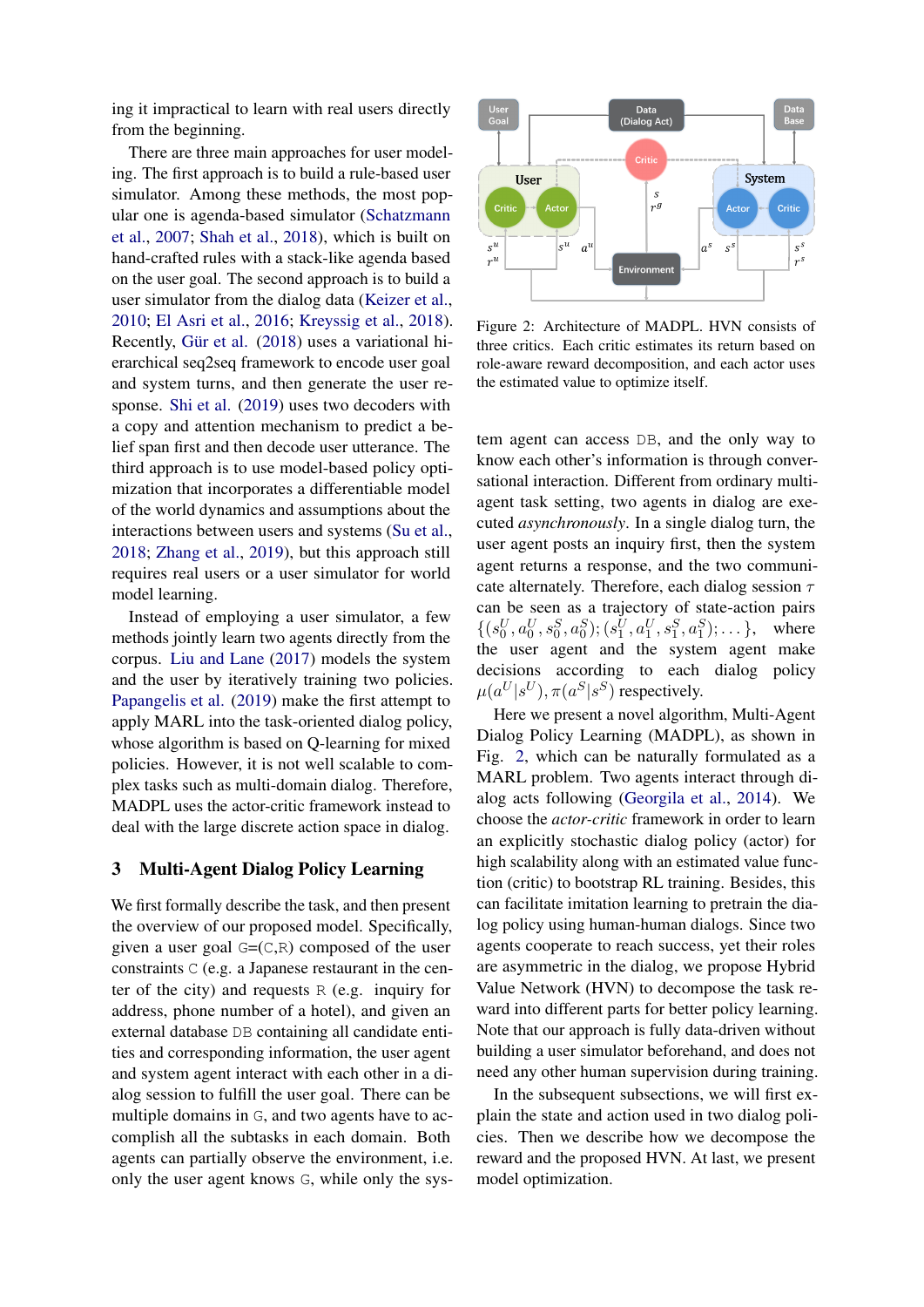### 3.1 Dialog Policy

**System Policy** The system policy  $\pi$  decides the system action  $a^S$  according to the system dialog state  $s<sup>S</sup>$  to give the appropriate response to user agent. Each system action  $a^S$  is a subset of dialog act set  $A$  as there may be multiple intents in one dialog turn. A *dialog act* is an abstract representation of an intention [\(Stolcke et al.,](#page-10-12) [2000\)](#page-10-12), which can be represented in a quadruple composed of *domain*, *intent*, *slot type* and *slot value* (e.g. [restaurant, inform, food, Italian]). In practice, dialog acts are *delexicalized* in the dialog policy. We replace the slot value with a count placeholder and refill it with the true value according to the entity selected from the external database DB, which allows the system to operate on unseen values. The system dialog state  $s_t^S$  at dialog turn t is the concatenation of (I) user action at current turn  $a_t^U$ ; (II) system action at the last turn  $a_{t-1}^U$ ; (III) the belief state  $b_t$ [\(Williams et al.,](#page-10-13) [2016\)](#page-10-13) that keeps track of constraint slots and request slots supplied by the user agent; and (IV) embedding vectors of the number of query results  $q_t$  from DB.

User Policy The user policy  $\mu$  decides the user action  $a^U$  according to the user dialog state  $s^U$ to express its constraint and request to the system agent. Similar to the system policy, the user policy uses delexicalized dialog acts as actions, and the value is refilled according to the user goal G. User dialog state  $s_t^U$  is the concatenation of (I) last system action  $a_{t-1}^S$ ; (II) last user action  $a_{t-1}^U$ ; (III) the goal state  $g_t$  that represents the remained constraint and request that need to send; (IV) inconsistency vector  $c_t$  [\(Kreyssig et al.,](#page-9-1) [2018\)](#page-9-1) that indicates the inconsistency between the systems response and user constraint C. In addition to predicting dialog acts, the user policy outputs terminal signal  $T$  at the same time, i.e.  $\mu = \mu(a^U, T | s^U)$ .

### 3.2 Reward Decomposition

On the one hand, the roles between the user agent and the system agent are different. The user agent actively initiates a task and may change it during conversation, but the system agent passively responds to the user agent and returns the proper information, so the reward should be considered separately for each agent. On the other hand, two agents communicate and collaborate to accomplish the same task cooperatively, so the reward also involves a global target for both agents. Therefore, we decompose the mixed reward into three parts

according to the characteristic of each component. The reward of each part is explained as follows:

**System Reward**  $r_t^S$  consists of (I) empty dialog act penalty  $a_t^S = \emptyset$ ; (II) late answer penalty if there is a request slot triggered but the system agent does not reply the information immediately; and (III) task success reward based on the user agent's description.

User Reward  $r_t^U$  consists of (I) empty dialog act penalty  $a_t^U = \emptyset$ ; (II) early request penalty if the user agent requests for information when there is still a constraint slot remained to inform; and (III) user goal reward whether the user agents have expressed all the constraints C and requests R.

**Global Reward**  $r_t^G$  consists of (I) efficiency penalty that a small negative value will be given at each dialog turn; (II) sub-goal completion reward once the subtask of G in a particular domain is accomplished; and (III) task success reward based on user goal G.

Obviously, each agent should obtain its local reward, and both agents should receive the global reward during the training process. Note that the task success and the user goal reward are only computed at the end of the dialog, and the task success computed in the system reward differs from the one in the global reward.

#### 3.3 Hybrid Value Network

The value function aims to estimate the expected return given the current state  $V(s_t) = \mathbb{E}[R_t] =$  $\mathbb{E}[\sum_{t'\geq t} \gamma^{t'-t} r_{t'}]$  so that the policy can directly use the estimated cumulative reward for optimization, without sampling the trajectories to obtain rewards which may cause high variance. Another advantage by applying actor-critic approaches in MARL is that it can integrate with the CTDE framework: the actor of each agent benefits from a critic that is augmented with additional information about the policies of other agents during training. However, a simple centralized critic conditioned on the global state and joint actions cannot well exploit the domain knowledge mentioned above since each part of the overall rewards only depends on a subset of features, e.g. the system reward only depends on the system agent's behaviors.

Inspired by *Hybrid Reward Architecture* [\(Van Seijen et al.,](#page-10-14) [2017\)](#page-10-14) that learns a separate Q function, we propose Hybrid Value Network to improve an estimate of the optimal role-aware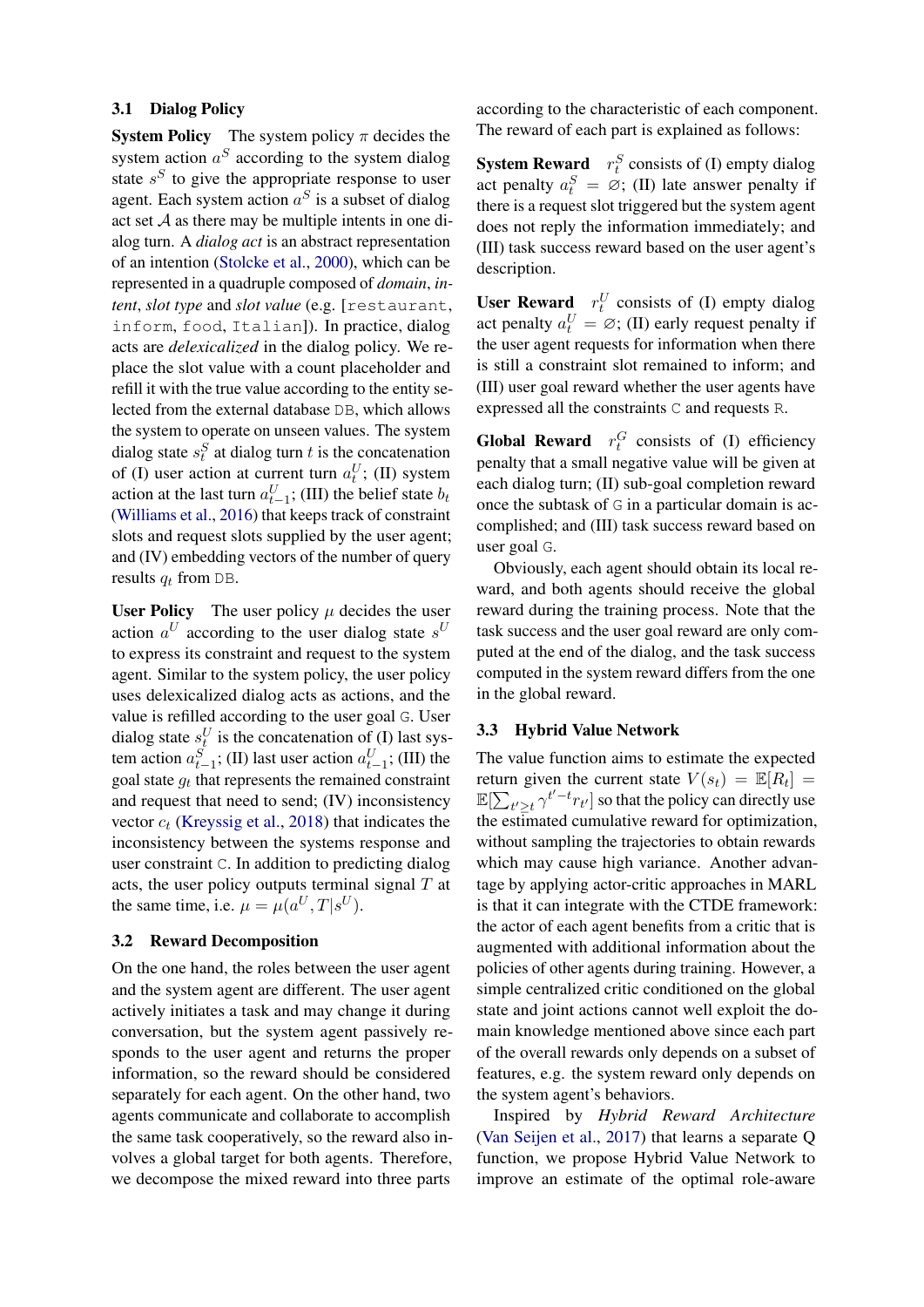value function. It first encodes the dialog state of each agent to learn a state representation

$$
h_s^S = \tanh(f_s^S(s^S)),
$$
  

$$
h_s^U = \tanh(f_s^U(s^U)),
$$

where  $f(\cdot)$  can be any neural network unit. The value network  $V$  is separated into three branches  $V^S$ ,  $V^U$  and  $V^G$  for the value of system rewards, user rewards and global rewards, respectively.

$$
V^S(s^S) = f_S(h_s^S),
$$
  
\n
$$
V^U(s^U) = f_U(h_s^U),
$$
  
\n
$$
V^G(s) = f_G([h_s^S; h_s^U]).
$$

#### 3.4 Optimization

The action space for the policies can be very large since we deal with multi-domain, complex dialog tasks, which makes it almost impossible for the RL policies to explore and learn from scratch. So the training process can be split into two stages [\(Fatemi](#page-9-16) [et al.,](#page-9-16) [2016;](#page-9-16) [Takanobu et al.,](#page-10-4) [2019\)](#page-10-4): pretraining the dialog policy with the conversational corpus first and then using RL to improve the pretrained policies. We use  $\beta$ -weighted logistic regression for policy pretraining here to alleviate data bias because each agent only generates several dialog acts in one dialog turn

$$
L(X, Y; \beta) = -[\beta \cdot Y^T \log \sigma(X) \qquad (1)
$$

$$
+ (I - Y)^T \log(I - \sigma(X))],
$$

where  $X$  is the state and  $Y$  is the action from the corpus in this task.

As for critic optimization, it aims to minimize the squared error between the temporal difference (TD) target  $r_t + \gamma V(s_{t+1})$  and the estimated value  $V(s_t) = \mathbb{E}[r_t + \gamma V(s_{t+1})]$ . Actor-critic algorithms have high variance since the critic is updated too frequently, which has contributed to severe changes in the estimated value, particularly in multi-agent tasks. So we introduce a target network [\(Mnih](#page-10-15) [et al.,](#page-10-15) [2015\)](#page-10-15) to make the training process more stable. In the context of HVN, it aims to minimize the following loss functions:

$$
L_V^S(\theta) = (r^S + \gamma V_{\theta^-}^S (s'^S) - V_{\theta}^S (s^S))^2,
$$
  
\n
$$
L_V^U(\theta) = (r^U + \gamma V_{\theta^-}^U (s'^U) - V_{\theta}^U (s^U))^2,
$$
  
\n
$$
L_V^G(\theta) = (r^G + \gamma V_{\theta^-}^G (s') - V_{\theta}^G (s))^2,
$$
  
\n
$$
L_V = L_V^S + L_V^U + L_V^G,
$$
 (2)

Algorithm 1: Multi-Agent Dialog Policy Learning

- <span id="page-4-3"></span>**Require :** Dialog corpus  $D$  with annotations of dialog acts  $\{a\}$
- 1 Initialize weights  $\phi$ ,  $\omega$  for system policy  $\pi$  and user policy  $\mu$  respectively
- 2 Pretrain policies  $\pi$ ,  $\mu$  on human conversational data  $D$  using Eq. [1](#page-4-0)
- 3 Initialize weights  $\theta$  for hybrid value network  $V = (V^S, V^U, V^G)$  and target network  $\theta^- \leftarrow \theta$
- <sup>4</sup> foreach *training iteration* do
- 5 | Initialize user goal and dialog state  $s^U, s^S$

| 6  | repeat                                                        |
|----|---------------------------------------------------------------|
| 7  | Sample actions $a^U, a^S$ and terminal                        |
|    | signal T using current policy $\pi$ , $\mu$                   |
| 8  | Execute actions and observe reward                            |
|    | $r^U, r^S, r^G$ and new states $s^{\prime U}, s^{\prime S}$   |
| 9  | Update hybrid value network (critic)                          |
|    | using Eq. $2$                                                 |
| 10 | Compute the advantage $A^U, A^S, A^G$                         |
|    | using current value network                                   |
| 11 | Update two dialog policies (actor)                            |
|    | using Eq. $3$                                                 |
| 12 | $s^U \leftarrow s^{\prime U}$ , $s^S \leftarrow s^{\prime S}$ |
| 13 | Assign target network parameters                              |
|    | $\theta^- \leftarrow \theta$ every C steps                    |
| 14 | <b>until</b> the session ends according to $T$                |
| 15 | end                                                           |

<span id="page-4-0"></span>where HVN  $V_{\theta}$  is parameterized by  $\theta$ , and  $\theta^-$  is the weight of target network, and the overall loss  $L_V$  is the sum of value estimation loss on each component reward.

Each dialog policy aims to maximize all the related returns, e.g. the system policy  $\pi$  aims to maximize the cumulative system rewards and global rewards  $\mathbb{E}[\sum_t \gamma^t (r^S_t + r^G_t)].$  The advantage  $A(s) = r + \gamma V(s') - V(s)$  estimated by the critic can evaluate the new state  $s'$  and current state  $s$  to determine whether the dialog has become better or worse than expected. With the aid of HVN, the sum of the related component advantages can be used to update different agents. By using the loglikelihood ratio trick, the gradients for the system policy and the user policy yield:

<span id="page-4-2"></span><span id="page-4-1"></span>
$$
\nabla_{\phi} J_{\pi}(\phi) = \nabla_{\phi} \log \pi_{\phi}(a^{S} | s^{S}) [A^{S}(s^{S}) + A^{G}(s)],
$$
\n(3)  
\n
$$
\nabla_{\omega} J_{\mu}(\omega) = \nabla_{\omega} \log \mu_{\omega}(a^{U} | s^{U}) [A^{U}(s^{U}) + A^{G}(s)],
$$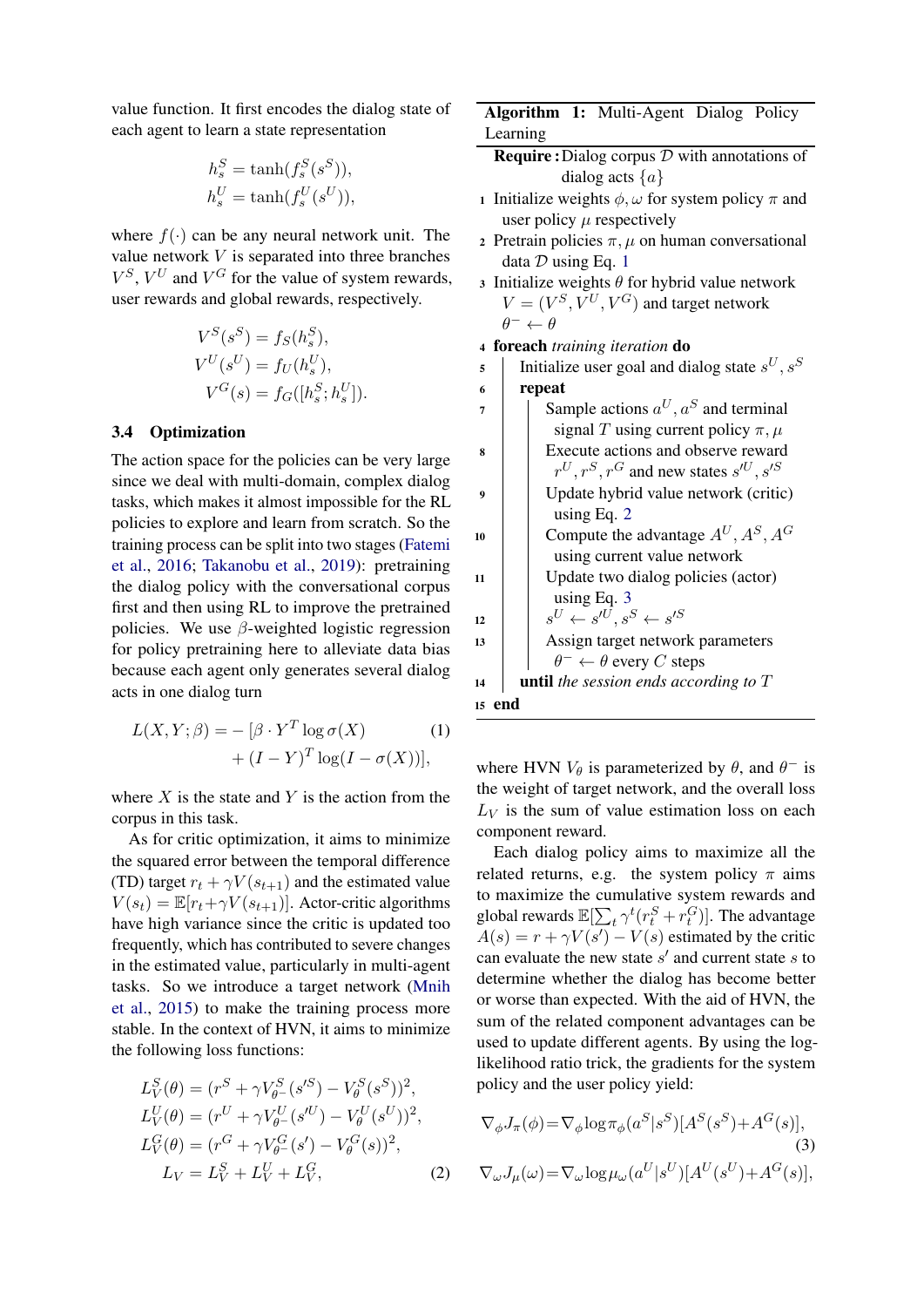where the system policy  $\pi_{\phi}$  is parameterized by  $\phi$ and the user policy  $\mu_\omega$  by  $\omega$ .

In summary, a brief script for MADPL is shown in Algorithm [1.](#page-4-3)

# 4 Experimental Setting

# 4.1 Dataset

MultiWOZ [\(Budzianowski et al.,](#page-9-6) [2018\)](#page-9-6) is a multidomain, multi-intent task-oriented dialog corpus that contains 7 domains, 13 intents, 25 slot types, 10,483 dialog sessions, and 71,544 dialog turns. During the data collection process, a user is asked to follow a pre-specified user goal, and is allowed to change the goal during the session if necessary, so the collected dialogs are much closer to realworld conversations. The corpus also provides the domain knowledge that defines all the entities and attributes as the external database.

# 4.2 Metrics

Evaluation of a task-oriented dialog system mainly consists of the cost and task success. We count the number of *dialog turns* to reflect the dialog cost. A user utterance and a subsequent system utterance are regarded as one dialog turn. We utilize two other metrics: *inform F1* and *match rate* to estimate the task success. Both metrics are calculated at the dialog act level. Inform F1 evaluates whether all the *requested information* has been informed, and match rate checks whether the booked entities match all the *indicated constraints* given by the user. The overall task success is reached if and only if both inform recall and match rate are 1.

# 4.3 Baselines

We compare MADPL with a series of baselines that involve both system policy learning and user policy learning. Note that we do not consider any other approaches that use a user simulator for policy training because our motivation is to avoid explicitly modeling a simulator.

SL *Supervised Imitation Learning* directly uses the dialog act annotations and trains the agents simply by behavior cloning using Eq. [1,](#page-4-0) which is the same as the pretraining phase in MADPL.

The following three baselines are all RL algorithms that start from the pretrained policy:

RL *Independent Reinforcement Learning* learns only one dialog policy by fixing another agent following the single RL setting, and the reward for

<span id="page-5-0"></span>

| Class  | Attraction | Hospital | Hotel |
|--------|------------|----------|-------|
| Count  | 320        | 22       | 389   |
| Police | Restaurant | Taxi     | Train |
| 22     | 457        | 164      | 42.1  |
| Num.   | Single     | Two      | Three |
| Count  | 328        | 549      | 123   |

Table 1: Domain distribution of user goals used in the automatic evaluation. A user goal with multiple domains is counted repeatedly for each domain.

the agent is the sum of role-specific reward and global reward. For example, the user policy uses the reward  $r = r^U + r^G$  at each dialog turn.

CRL *Centralized Reinforcement Learning* is a MARL approach that uses a single centralized critic on the sum of reward  $r = r^U + r^S + r^G$  to train two agents simultaneously, which also serves for the ablation test of MADPL.

IterDPL *Iterative Dialog Policy Learning* [\(Liu](#page-9-15) [and Lane,](#page-9-15) [2017\)](#page-9-15) updates two agents iteratively using single RL training to reduce the risk of nonstationarity when jointly training the two agents.

### 5 Automatic Evaluation

#### 5.1 Interaction between Two Agents

A set of 1,000 user goals are used for automatic evaluation as shown in Table [1.](#page-5-0) When the dialog is launched, two agents interact with each other around a given user goal. The performance of interaction between the two trained policies are shown in Table [2.](#page-6-0) MADPL reaches the highest match rate and task success among all the methods. It manages to improve the success rate of the pretrained policies from 49.7% to 70.1%. Single RL policies (row 2 to 4) have limited improvement, and even decline in match rate since they assume a stationary environment. The comparison between CRL and IterDPL indicates the effectiveness of CTDE in the multi-agent task. The superiority of MADPL against CRL shows that two agents benefit from the role-aware reward decomposition in HVN. The learning curves in Fig. [3](#page-6-1) illustrates that the success rate grows rapidly in MADPL, and it always improves the success rate as the training proceeds.

The average reward of each component reward is shown in [4.](#page-6-2) We run 10 different instances of MADPL with different random seeds. The solid curves correspond to the mean and the shaded region to the standard deviation of rewards over the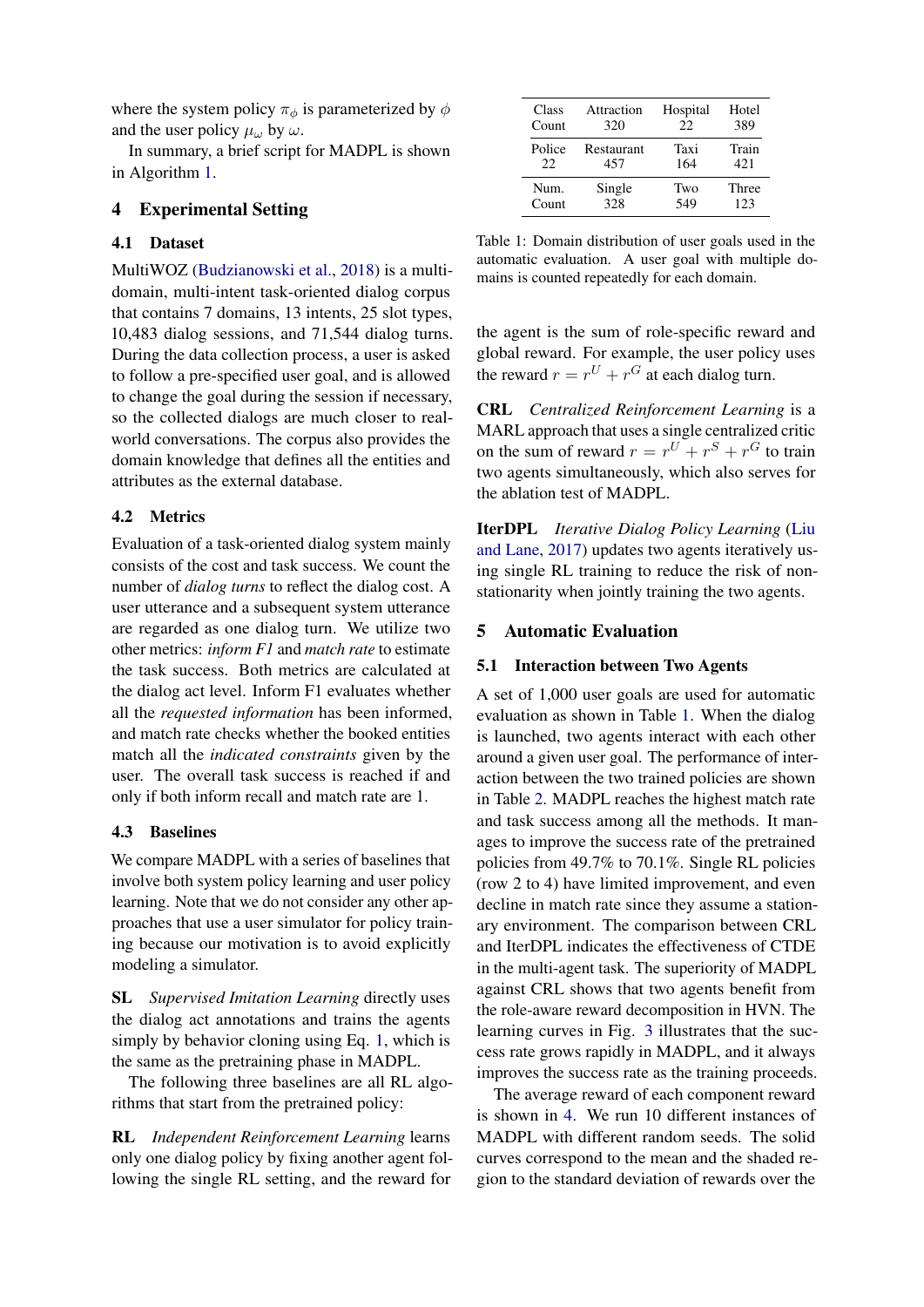<span id="page-6-0"></span>

|              |     |      |                  | System User   Turns Inform Match Success |
|--------------|-----|------|------------------|------------------------------------------|
| SL.          | SL. |      | 6.34 73.08 82.58 | 49.7                                     |
| SL.          | RL  |      | 8.75 76.86 76.28 | 60.2                                     |
| RL           | SL. |      | 6.20 72.84 79.15 | 51.1                                     |
| $RI_{\odot}$ | RI. |      | 7.92 75.96 70.37 | 58.7                                     |
| <b>CRL</b>   |     | 8.13 | 68.29 89.71      | 66.6                                     |
| IterDPL      |     | 8.79 | 74.01 81.04      | 64.6                                     |
| <b>MADPL</b> |     |      | 8.96 76.26 90.98 | 70.1                                     |

Table 2: Performance of the interaction between the user agent and the system agent.

<span id="page-6-1"></span>

Figure 3: Learning curves of the interaction between the user agent and the system agent.

10 trials. We can observe that all the rewards increase steadily during the training process, which implies that HVN has estimated a proper return for policy training.

#### 5.2 Interaction with Benchmark Policies

It is essential to evaluate a multi-agent dialog system whether all the agents understand the semantic interaction rather than invent an uninterpretable language [\(Kottur et al.,](#page-9-10) [2017;](#page-9-10) [Lee et al.,](#page-9-17) [2019a\)](#page-9-17). To this end, we use two benchmark policies in the standardized task-oriented dialog system platform Convlab [\(Lee et al.,](#page-9-18) [2019b\)](#page-9-18) to examine all the methods. Each benchmark is a strong rule-based system policy or user policy at the dialog act level, which is used as the simulated evaluation in the DSTC-8 Track 1 competition and show a high correlation with real user interaction [\(Li et al.,](#page-9-19) [2020\)](#page-9-19). The trained system/user policy in each method is directly deployed to interact with the benchmark user/system policy during the test without any other finetuning, which can be regarded as a weakly zeroshot experiment. The same goal set in Table [1](#page-5-0) is used here.

Table [3](#page-7-0) and Fig. [5](#page-7-1) show the results of the interac-

<span id="page-6-2"></span>

Figure 4: Learning curves of MADPL on system reward (top), user reward (middle) and global reward (bottom).

tion between the benchmark user policy and the system agent of each model. The SOTA performance from GDPL [\(Takanobu et al.,](#page-10-4) [2019\)](#page-10-4) that directly trains with benchmark user policy is also presented as the soft performance upper bound. Among all the methods, MADPL has achieved the highest task success and the second-highest match rate. All the methods experience a decline in inform F1 after the RL training. Fig. [5](#page-7-1) also shows that the success rate is unstable during training. This is because the action space of the system policy is much larger, thus more challenging to learn. In spite of that, the success rate of MADPL shows a rising trend.

Table [4](#page-7-2) and Fig. [6](#page-7-3) show the results of the interaction between the user agent of each method and the benchmark system policy. Among all the methods, MADPL has achieved the highest inform F1 and task success. Though CRL improves the performance at the beginning, the success rate fails to increase further afterwards, while MADPL continues to improve all the time. This also indirectly indicates the advantage of using role-aware reward decomposition in HVN.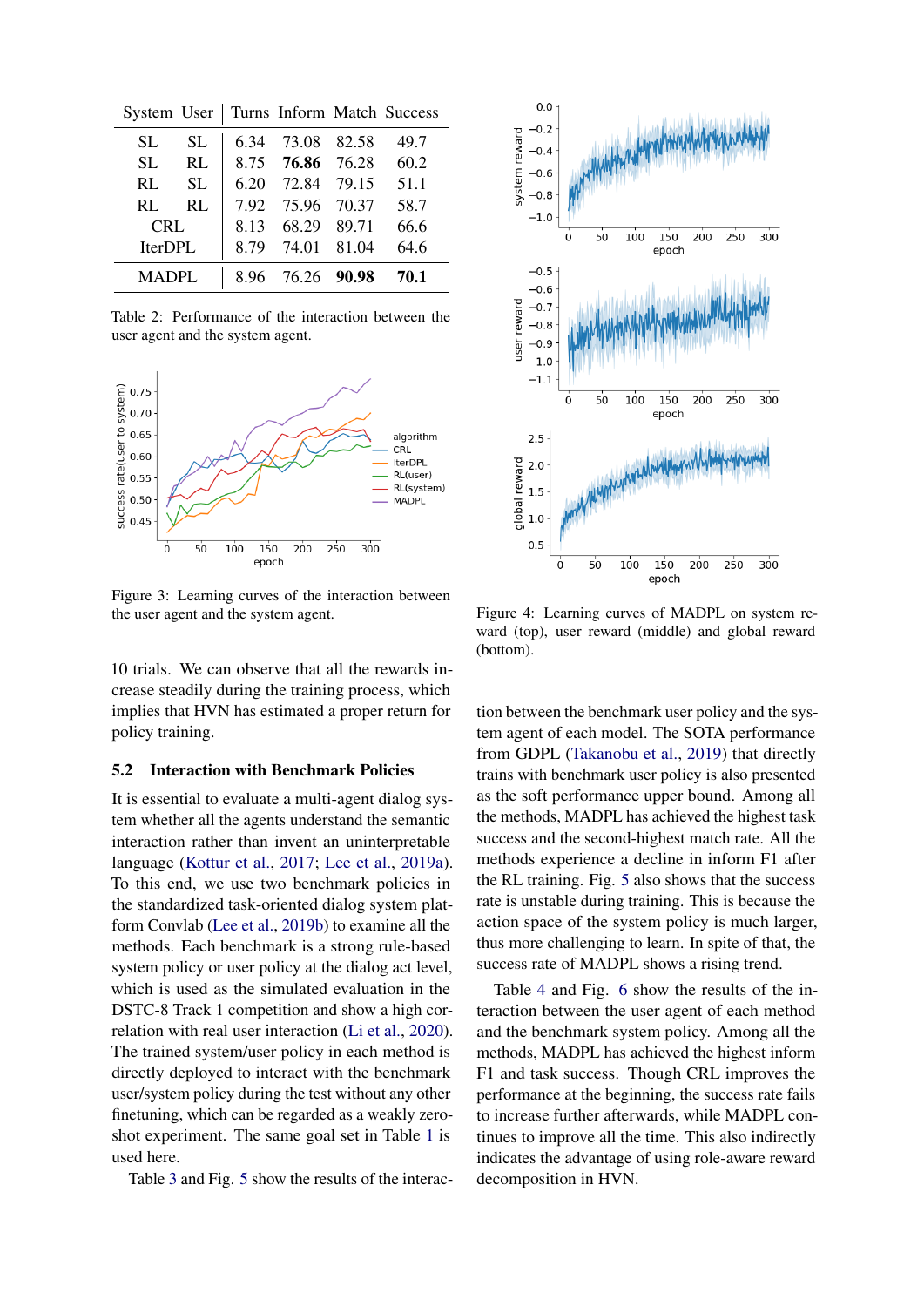<span id="page-7-0"></span>

| System       | Turns | Inform | Match | <b>Success</b> |
|--------------|-------|--------|-------|----------------|
| SL.          | 7.76  | 83.33  | 85.84 | 84.2           |
| RI.          | 7.53  | 82.06  | 85.77 | 84.3           |
| <b>CRL</b>   | 8.38  | 72.43  | 89.48 | 86.4           |
| IterDPL      | 7.74  | 79.68  | 82.49 | 82.5           |
| <b>MADPL</b> | 7.63  | 79.93  | 89.24 | 87.7           |
| <b>GDPL</b>  | 7.62  | 92.10  | 91.50 | 92.1           |

Table 3: Performance of the interaction between the benchmark user policy and each system agent.

<span id="page-7-1"></span>

Figure 5: Learning curves of the interaction between the benchmark user policy and each system agent.

<span id="page-7-2"></span>

| User           |       | Turns Inform Match |       | Success |
|----------------|-------|--------------------|-------|---------|
| <b>SL</b>      | 8.64  | 78.64              | 87.84 | 51.7    |
| RL             | 11.18 | 85.69              | 92.13 | 77.2    |
| <b>CRL</b>     | 11.31 | 86.58              | 92.89 | 74.7    |
| <b>IterDPL</b> | 12.53 | 84.68              | 92.57 | 75.5    |
| MADPL   13.25  |       | 87.04              | 90.81 | 83.7    |

Table 4: Performance of the interaction between each user agent and the benchmark system policy.

<span id="page-7-3"></span>

Figure 6: Learning curves of the interaction between each user agent and the benchmark system policy.

In summary, each policy trained from MADPL can interact well with the benchmark policy, which

<span id="page-7-4"></span>

| VS.                                |  |  |  | System Q User Q Success |  |  |  |           |  |
|------------------------------------|--|--|--|-------------------------|--|--|--|-----------|--|
|                                    |  |  |  |                         |  |  |  | WDLWDLWDL |  |
| SL/SL 55 22 23 61 25 14 68 26 6    |  |  |  |                         |  |  |  |           |  |
| RL/RL 49 23 28 52 28 20 70 19 11   |  |  |  |                         |  |  |  |           |  |
| IterDPL 50 27 23 56 30 14 64 24 12 |  |  |  |                         |  |  |  |           |  |

Table 5: Human preference on dialog session pairs that MADPL wins  $(W)$ , draws with  $(D)$  or loses to  $(L)$  baselines with regard to quality (Q) and success by majority voting.

implies that MADPL learns a reasonable dialog strategy.

### 5.3 Goal across Multiple Domains

We also investigate the domains in the user goals to observe the scalability of each method in the complex tasks. 200 goals are randomly sampled under each setting. Fig. [7](#page-8-0) presents the results of the interaction between two agents in different numbers or classes of domains. The success rate decreases substantially as the number of domains increases in the goal. When there are 3 domains in the goal, RL/RL gets a high inform F1 but a low match rate, IterDPL gets a high match rate but a low inform F1, while MADPL can still keep a high inform F1 and match rate, and obtains the highest task success. In terms of the class of domains, there are 7/10/6 informable slots that needs to be tracked in the *Restaurant*/*Hotel*/*Train* domain respectively. Among these, MADPL outperforms other baselines in the *Restaurant* and *Hotel* domains, and performs comparably in the *Train* domain. In brief, all the results indicate that MADPL has good scalability in multi-domain dialog.

### 6 Human Evaluation

For human evaluation, we hire Amazon Mechanical Turkers to conduct pairwise comparison between MADPL and baselines. Since all the policies work at the dialog act level, we generate the texts from dialog acts using hand-crafted templates to make the dialog readable. Each Turker is asked to read a user goal first, then we show 2 dialog sessions around this user goal, one from MADPL and the other from another baseline. We randomly sample 100 goals for each baseline. For each goal, 5 Turkers are asked to judge which dialog is better (win, draw or lose) according to different subjective assessments independently: (I) system quality, (II) user quality,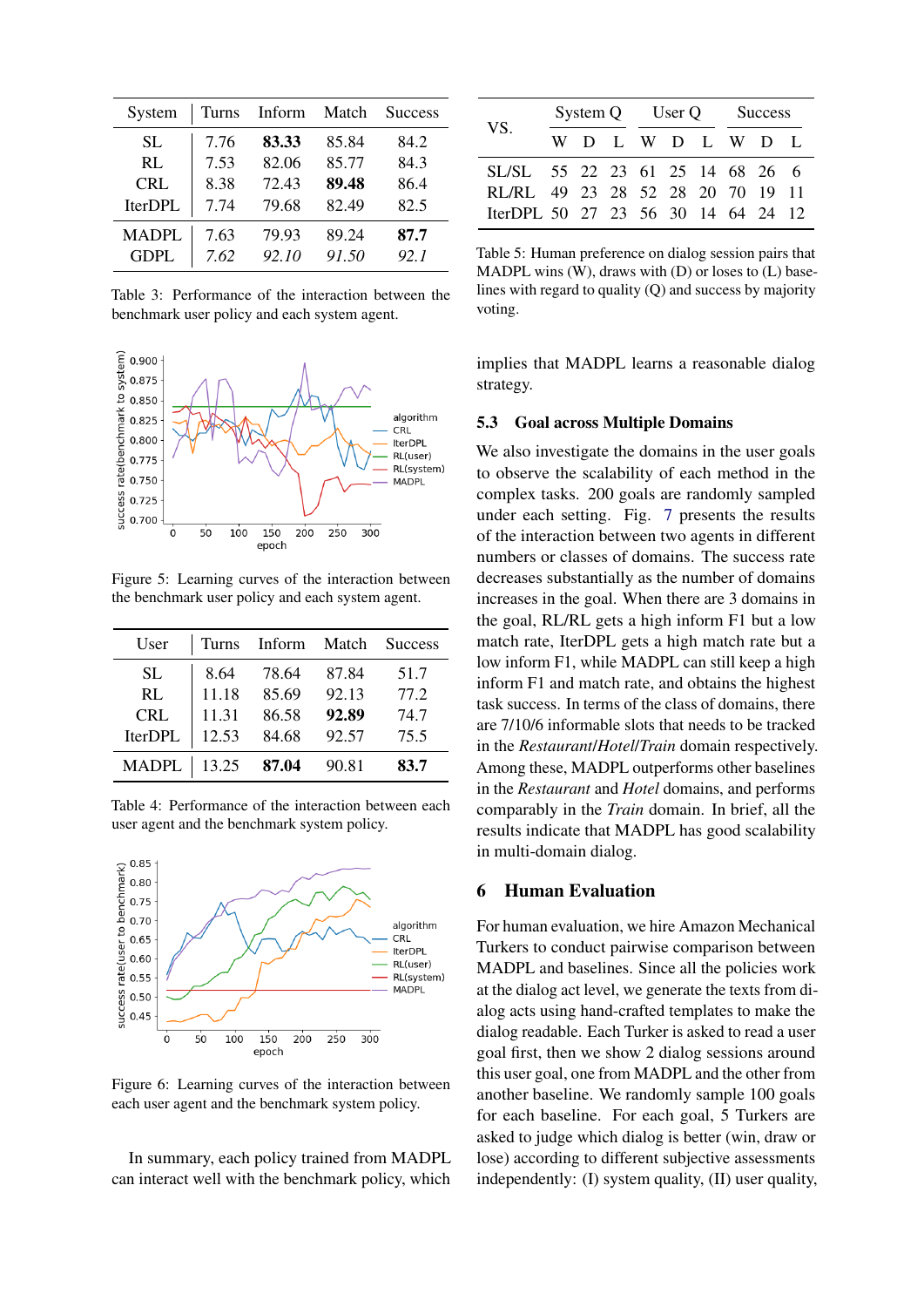<span id="page-8-0"></span>

Figure 7: Performance of dialog agents according to the different number (left) or class (right) of domains in the dialog.

and (III) task success. The system quality metric evaluates whether the system policy provides the user with the required information efficiently, and the user quality metric evaluates whether the user policy expresses the constraints completely in an organized way. Note that we do not evaluate the quality of language generation here.

Table [5](#page-7-4) shows the results of human preference by majority voting. We can observe that the high win rate of MADPL on the task success is consistent with the results of automatic evaluation, and MADPL outperforms three baselines significantly in all aspects (sign test, p-value  $< 0.01$ ) except for the system quality against RL/RL policies.

The proportion of the pairwise annotations in which at least 3 of 5 annotators assign the same label to a task is 78.7%/77.3%/83.3% for system quality/user quality/task success, respectively. This indicates that annotators have moderate agreements. The human judgements align well with the results of automatic evaluation, which also indicates the reliability of the metrics used in task-oriented dialog.

# 7 Conclusion

We present a multi-agent dialog policy algorithm, MADPL, that trains the user policy and the system policy simultaneously. It uses the actor-critic framework to facilitate pretraining and bootstrap RL training in multi-domain task-oriented dialog. We also introduce role-aware reward decomposition to integrate the task knowledge into the algorithm. MADPL enables the developers to set up a dialog system rapidly from scratch. It only requires the annotation of dialog acts in the corpus for pretraining and does not need to build a user simu-lator explicitly beforehand. Extensive experiments<sup>[1](#page-8-1)</sup> demonstrate the effectiveness, reasonableness and scalability of MADPL.

As future work, we will apply MADPL in the more complex dialogs and verify the role-aware reward decomposition in other dialog scenarios.

### Acknowledgement

This work was jointly supported by the NSFC projects (Key project with No. 61936010 and regular project with No. 61876096), and the National Key R&D Program of China (Grant No. 2018YFC0830200). We would like to thank THUNUS NExT Joint-Lab for the support. The code is available at [https://github.com/](https://github.com/truthless11/MADPL) [truthless11/MADPL](https://github.com/truthless11/MADPL).

<span id="page-8-1"></span><sup>&</sup>lt;sup>1</sup>We provide implementation details and case studies in appendix.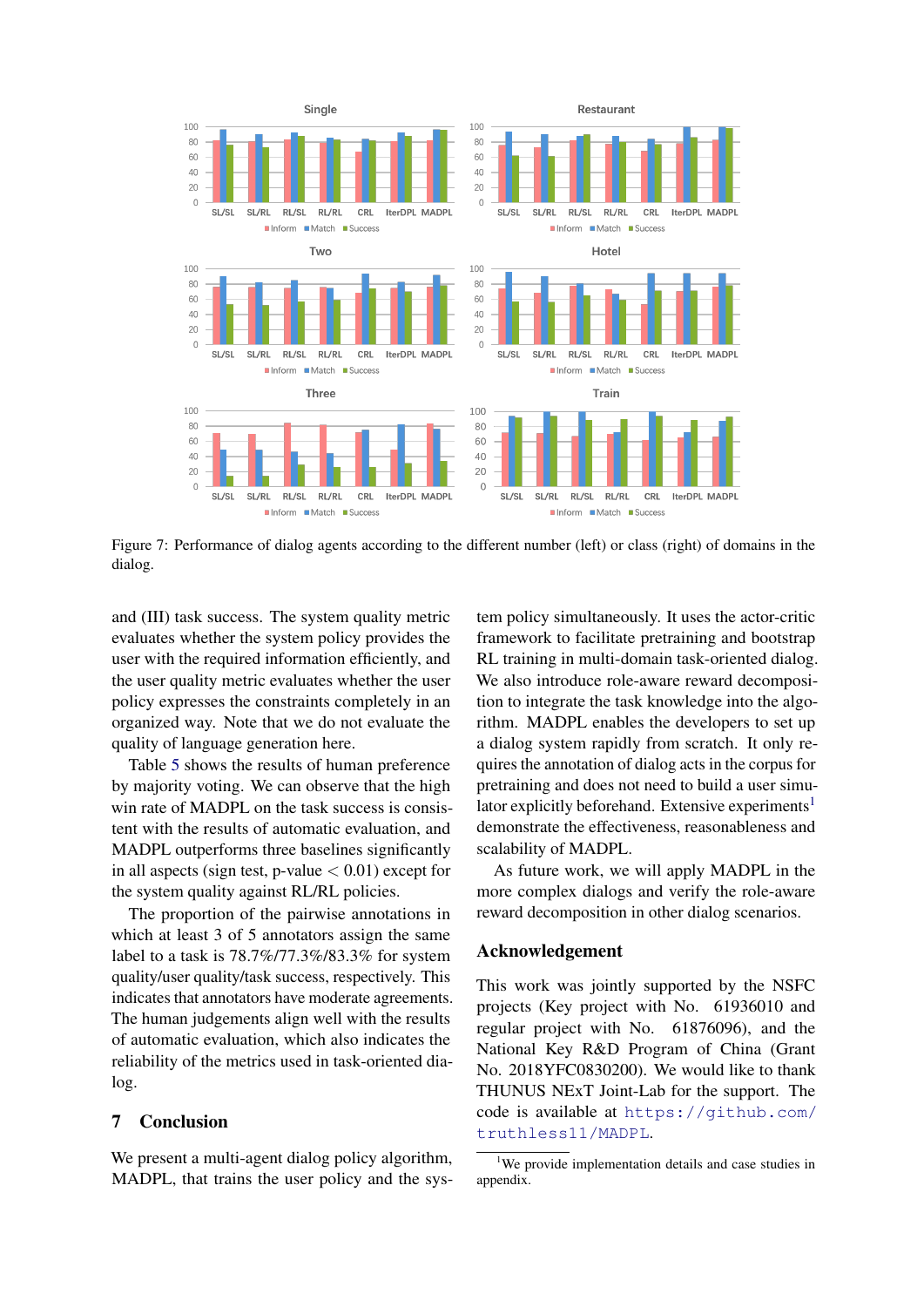### References

- <span id="page-9-3"></span>Andrew G Barto, Richard S Sutton, and Charles W Anderson. 1983. Neuronlike adaptive elements that can solve difficult learning control problems. *IEEE transactions on systems, man, and cybernetics*, 13(5):834–846.
- <span id="page-9-4"></span>Daniel S Bernstein, Robert Givan, Neil Immerman, and Shlomo Zilberstein. 2002. The complexity of decentralized control of markov decision processes. *Mathematics of operations research*, 27(4):819–840.
- <span id="page-9-6"></span>Paweł Budzianowski, Tsung-Hsien Wen, Bo-Hsiang Tseng, Iñigo Casanueva, Stefan Ultes, Osman Ramadan, and Milica Gašić. 2018. Multiwoz: A largescale multi-domain wizard-of-oz dataset for taskoriented dialogue modelling. In *2018 Conference on Empirical Methods in Natural Language Processing*, pages 5016–5026.
- <span id="page-9-9"></span>Abhishek Das, Satwik Kottur, Jose MF Moura, Ste- ´ fan Lee, and Dhruv Batra. 2017. Learning cooperative visual dialog agents with deep reinforcement learning. In *2017 IEEE International Conference on Computer Vision*, pages 2951–2960.
- <span id="page-9-13"></span>Layla El Asri, Jing He, and Kaheer Suleman. 2016. A sequence-to-sequence model for user simulation in spoken dialogue systems. *17th Annual Conference of the International Speech Communication Association*, pages 1151–1155.
- <span id="page-9-16"></span>Mehdi Fatemi, Layla El Asri, Hannes Schulz, Jing He, and Kaheer Suleman. 2016. Policy networks with two-stage training for dialogue systems. In *17th Annual Meeting of the Special Interest Group on Discourse and Dialogue*, pages 101–110.
- <span id="page-9-11"></span>Jun Feng, Heng Li, Minlie Huang, Shichen Liu, Wenwu Ou, Zhirong Wang, and Xiaoyan Zhu. 2018. Learning to collaborate: Multi-scenario ranking via multi-agent reinforcement learning. In *27th International Conference on World Wide Web*, pages 1939– 1948.
- <span id="page-9-8"></span>Jakob N Foerster, Gregory Farquhar, Triantafyllos Afouras, Nantas Nardelli, and Shimon Whiteson. 2018. Counterfactual multi-agent policy gradients. In *32nd AAAI Conference on Artificial Intelligence*, pages 2974–2982.
- <span id="page-9-2"></span>Kallirroi Georgila, Claire Nelson, and David Traum. 2014. Single-agent vs. multi-agent techniques for concurrent reinforcement learning of negotiation dialogue policies. In *52nd Annual Meeting of the Association for Computational Linguistics*, pages 500– 510.
- <span id="page-9-14"></span>Izzeddin Gür, Dilek Hakkani-Tür, Gokhan Tür, and Pararth Shah. 2018. User modeling for task oriented dialogues. In *2018 IEEE Spoken Language Technology Workshop*, pages 900–906.
- <span id="page-9-0"></span>He He, Derek Chen, Anusha Balakrishnan, and Percy Liang. 2018. Decoupling strategy and generation

in negotiation dialogues. In *2018 Conference on Empirical Methods in Natural Language Processing*, pages 2333–2343.

- <span id="page-9-12"></span>Simon Keizer, Milica Gašić, Filip Jurčíček, François Mairesse, Blaise Thomson, Kai Yu, and Steve Young. 2010. Parameter estimation for agendabased user simulation. In *11th Annual Meeting of the Special Interest Group on Discourse and Dialogue*, pages 116–123.
- <span id="page-9-10"></span>Satwik Kottur, Jose Moura, Stefan Lee, and Dhruv Ba- ´ tra. 2017. Natural language does not emerge naturally in multi-agent dialog. In *2017 Conference on Empirical Methods in Natural Language Processing*, pages 2962–2967.
- <span id="page-9-1"></span>Florian Kreyssig, Iñigo Casanueva, Paweł Budzianowski, and Milica Gasic. 2018. Neural user simulation for corpus-based policy optimisation of spoken dialogue systems. In *19th Annual Meeting of the Special Interest Group on Discourse and Dialogue*, pages 60–69.
- <span id="page-9-17"></span>Jason Lee, Kyunghyun Cho, and Douwe Kiela. 2019a. Countering language drift via visual grounding. In *2019 Conference on Empirical Methods in Natural Language Processing and 9th International Joint Conference on Natural Language Processing*, pages 4376–4386.
- <span id="page-9-18"></span>Sungjin Lee, Qi Zhu, Ryuichi Takanobu, Zheng Zhang, Yaoqin Zhang, Xiang Li, Jinchao Li, Baolin Peng, Xiujun Li, Minlie Huang, and Jianfeng Gao. 2019b. Convlab: Multi-domain end-to-end dialog system platform. In *57th Annual Meeting of the Association for Computational Linguistics: System Demonstrations*, pages 64–69.
- <span id="page-9-5"></span>Mike Lewis, Denis Yarats, Yann Dauphin, Devi Parikh, and Dhruv Batra. 2017. Deal or no deal? end-toend learning of negotiation dialogues. In *2017 Conference on Empirical Methods in Natural Language Processing*, pages 2443–2453.
- <span id="page-9-19"></span>Jinchao Li, Baolin Peng, Sungjin Lee, Jianfeng Gao, Ryuichi Takanobu, Qi Zhu, Minlie Huang, Hannes Schulz, Adam Atkinson, and Mahmoud Adada. 2020. Results of the multi-domain task-completion dialog challenge. In *34th AAAI Conference on Artificial Intelligence, Eighth Dialog System Technology Challenge Workshop*.
- <span id="page-9-15"></span>Bing Liu and Ian Lane. 2017. Iterative policy learning in end-to-end trainable task-oriented neural dialog models. In *2017 IEEE Automatic Speech Recognition and Understanding Workshop*, pages 482–489.
- <span id="page-9-7"></span>Ryan Lowe, Yi Wu, Aviv Tamar, Jean Harb, Pieter Abbeel, and Igor Mordatch. 2017. Multi-agent actor-critic for mixed cooperative-competitive environments. In *31st Annual Conference on Neural Information Processing Systems*, pages 6379–6390.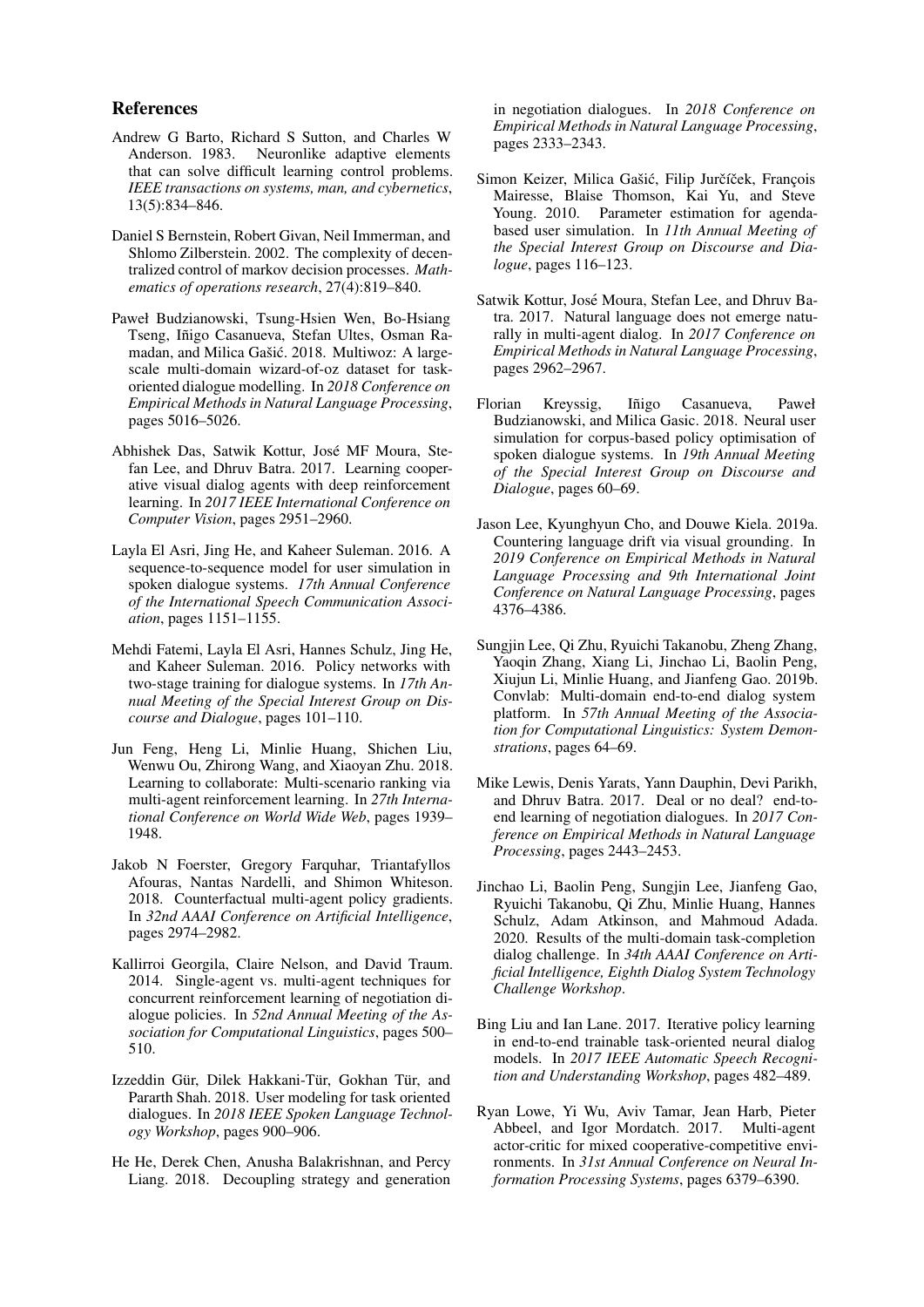- <span id="page-10-15"></span>Volodymyr Mnih, Koray Kavukcuoglu, David Silver, Andrei A Rusu, Joel Veness, Marc G Bellemare, Alex Graves, Martin Riedmiller, Andreas K Fidjeland, Georg Ostrovski, Stig Petersen, Charles Beattie, Amir Sadik, Ioannis Antonoglou, Helen King, Dharshan Kumaran, Daan Wierstra, Shane Legg, and Demis Hassabis. 2015. Human-level control through deep reinforcement learning. *Nature*, 518(7540):529–533.
- <span id="page-10-6"></span>Alexandros Papangelis, Yi-Chia Wang, Piero Molino, and Gokhan Tur. 2019. Collaborative multi-agent dialogue model training via reinforcement learning. In *20th Annual Meeting of the Special Interest Group on Discourse and Dialogue*, pages 92–102.
- <span id="page-10-1"></span>Baolin Peng, Xiujun Li, Lihong Li, Jianfeng Gao, Asli Celikyilmaz, Sungjin Lee, and Kam-Fai Wong. 2017. Composite task-completion dialogue policy learning via hierarchical deep reinforcement learning. In *2017 Conference on Empirical Methods in Natural Language Processing*, pages 2231–2240.
- <span id="page-10-8"></span>Tabish Rashid, Mikayel Samvelyan, Christian Schroeder Witt, Gregory Farquhar, Jakob Foerster, and Shimon Whiteson. 2018. Omix: Monotonic value function factorisation for deep multi-agent reinforcement learning. In *35th International Conference on Machine Learning*, pages 4292–4301.
- <span id="page-10-9"></span>Jost Schatzmann, Blaise Thomson, Karl Weilhammer, Hui Ye, and Steve Young. 2007. Agenda-based user simulation for bootstrapping a pomdp dialogue system. In *2007 Conference of the North American Chapter of the Association for Computational Linguistics: Human Language Technologies*, pages 149–152.
- <span id="page-10-10"></span>Pararth Shah, Dilek Hakkani-Tür, Bing Liu, and Gokhan Tür. 2018. Bootstrapping a neural conversational agent with dialogue self-play, crowdsourcing and on-line reinforcement learning. In *2018 Conference of the North American Chapter of the Association for Computational Linguistics: Human Language Technologies*, pages 41–51.
- <span id="page-10-5"></span>Weiyan Shi, Kun Qian, Xuewei Wang, and Zhou Yu. 2019. How to build user simulators to train rl-based dialog systems. In *2019 Conference on Empirical Methods in Natural Language Processing and 9th International Joint Conference on Natural Language Processing*, pages 1990–2000.
- <span id="page-10-7"></span>David Silver, Julian Schrittwieser, Karen Simonyan, Ioannis Antonoglou, Aja Huang, Arthur Guez, Thomas Hubert, Lucas Baker, Matthew Lai, Adrian Bolton, Yutian Chen, Timothy Lillicrap, Fan Hui, Laurent Sifre, George Van Den Driessche, Thore Graepel, and Demis Hassabis. 2017. Mastering the game of go without human knowledge. *Nature*, 550(7676):354–359.
- <span id="page-10-12"></span>Andreas Stolcke, Klaus Ries, Noah Coccaro, Elizabeth Shriberg, Rebecca Bates, Daniel Jurafsky, Paul

Taylor, Rachel Martin, Carol Van Ess-Dykema, and Marie Meteer. 2000. Dialogue act modeling for automatic tagging and recognition of conversational speech. *Computational linguistics*, 26(3):339–373.

- <span id="page-10-0"></span>Pei-Hao Su, Milica Gašić, Nikola Mrkšić, Lina M Rojas Barahona, Stefan Ultes, David Vandyke, Tsung-Hsien Wen, and Steve Young. 2016. On-line active reward learning for policy optimisation in spoken dialogue systems. In *54th Annual Meeting of the Association for Computational Linguistics*, pages 2431– 2441.
- <span id="page-10-11"></span>Shang-Yu Su, Xiujun Li, Jianfeng Gao, Jingjing Liu, and Yun-Nung Chen. 2018. Discriminative deep dyna-q: Robust planning for dialogue policy learning. In *2018 Conference on Empirical Methods in Natural Language Processing*, pages 3813–3823.
- <span id="page-10-4"></span>Ryuichi Takanobu, Hanlin Zhu, and Minlie Huang. 2019. Guided dialog policy learning: Reward estimation for multi-domain task-oriented dialog. In *2019 Conference on Empirical Methods in Natural Language Processing and 9th International Joint Conference on Natural Language Processing*, pages 100–110.
- <span id="page-10-14"></span>Harm Van Seijen, Mehdi Fatemi, Joshua Romoff, Romain Laroche, Tavian Barnes, and Jeffrey Tsang. 2017. Hybrid reward architecture for reinforcement learning. In *31st Annual Conference on Neural Information Processing Systems*, pages 5392–5402.
- <span id="page-10-13"></span>Jason D Williams, Antoine Raux, and Matthew Henderson. 2016. The dialog state tracking challenge series: A review. *Dialogue & Discourse*, 7(3):4–33.
- <span id="page-10-3"></span>Zhirui Zhang, Xiujun Li, Jianfeng Gao, and Enhong Chen. 2019. Budgeted policy learning for taskoriented dialogue systems. In *57th Annual Meeting of the Association for Computational Linguistics*, pages 3742–3751.
- <span id="page-10-2"></span>Tiancheng Zhao, Kaige Xie, and Maxine Eskenazi. 2019. Rethinking action spaces for reinforcement learning in end-to-end dialog agents with latent variable models. In *2019 Conference of the North American Chapter of the Association for Computational Linguistics: Human Language Technologies*, pages 1208–1218.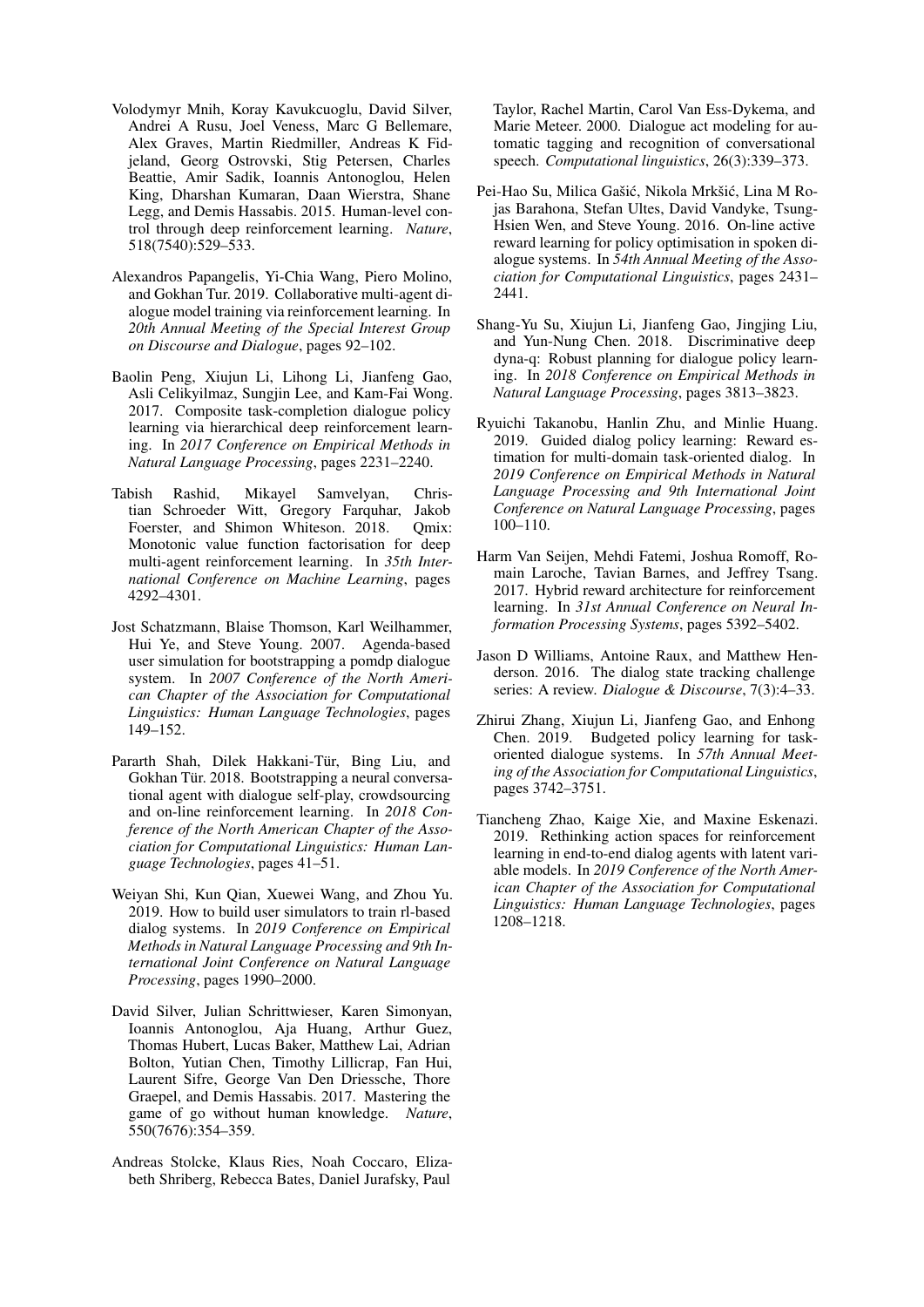# A Implementation Details

Both the system policy  $\pi$  and the user policy  $\mu$ are implemented with two hidden layer MLPs. The action space of system policy and user policy is 172 and 80 respectively. For Hybrid Value Network V, all neural network units  $f(\cdot)$  are two hidden layer MLPs. The activation function is all *Relu* for MLPs.

We use RMSprop as the optimization algorithm. The batch size is set to 32. The weighted pretraining factor  $\beta$  is 2.5, 4 for the system policy and user policy respectively. The learning rate for two polices is 1e-3 when pretraining. As for RL training, the learning rate is 1e-4, 5e-5 for the system policy and the user policy respectively, and 3e-5 for Hybrid Value Network. The discount factor  $\gamma$  is 0.99, and the target network is updated every  $C=$ 400 training iterations.

In terms of reward design, the empty action penalty is set to -5, and penalties of other types are set to -1. The sub-goal completion reward is set to 5. The task success and the user goal reward are set to 20 if triggered, otherwise they are set to -5.

# B Case Study

To illustrate the superiority of our model, we show a pair of sample dialog sessions between the user and the system, trained with RL/RL and MADPL, respectively. As shown in Table [6,](#page-12-0) the user goal contains two domains (i.e., train and restaurant). The user agent is supposed to inform the constraints displayed in *Info*, request information displayed in *Reqt*, and express the intent to book the train and restaurant with the information in *Book*. The system agent is required to answer the request, as well as book the train and the restaurant according to the user's demands. Table [7](#page-12-1) shows the sampled dialog sessions. For RL/RL, the user sometimes talks about both the train and the restaurant simultaneously, making it difficult for the system to respond (highlighted in red color). Moreover, the system agent in RL/RL sometimes fails to answer the requested information or book the restaurant as the user demands (highlighted in blue color). As a result, the dialog in RL/RL fails as the user does not request the arrival time of the train, and the system does not book the restaurant for the user. In comparison, both the user and the system in MADPL fulfill their own task, and the whole dialog is successful. Table [8](#page-13-0) shows the same sample dialog sessions with the original dialog acts.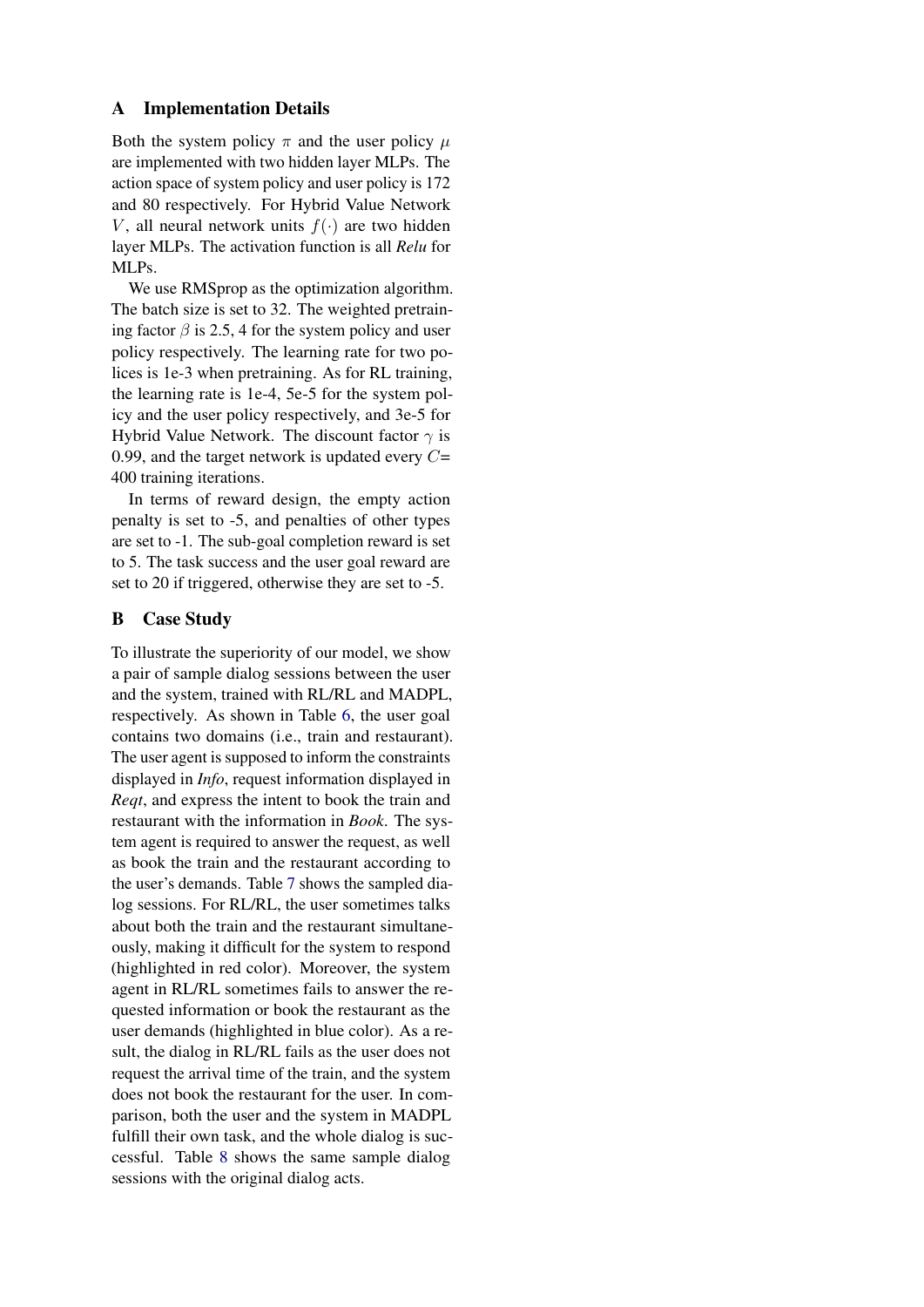<span id="page-12-0"></span>

| Train                    |          |              | <b>Restaurant</b>    |          |               |  |
|--------------------------|----------|--------------|----------------------|----------|---------------|--|
| Info                     | Reat     | <b>Book</b>  | Info                 | Reat     | <b>Book</b>   |  |
| destination=peterborough | duration | $people = 3$ | food=european        | phone    | time= $19:30$ |  |
| day=thursday             | arriveBy |              | pricerange=expensive | postcode | $people=5$    |  |
| departure=cambridge      |          |              |                      | address  | day=tuesday   |  |
| leave $At=19:45$         |          |              |                      |          |               |  |

| Table 6: User goal used in the case study. |  |  |  |  |  |
|--------------------------------------------|--|--|--|--|--|
|                                            |  |  |  |  |  |

<span id="page-12-1"></span>

| <b>RL/RL</b>                                                                                                          | <b>MADPL</b>                                                                                                          |
|-----------------------------------------------------------------------------------------------------------------------|-----------------------------------------------------------------------------------------------------------------------|
| U: Hi, I'd like to take a train from cambridge to peterbor-                                                           | U: Hi, I'd like to take a train from cambridge to peterbor-                                                           |
| ough on thursday. I want to leave at about 19:45.                                                                     | ough on thursday. I want to leave at about 19:45.                                                                     |
| S: You may consider TR7324, which leaves at 21:40. Shall                                                              | S: You may consider TR7324, which leaves at 21:40, and                                                                |
| I book tickets for you?                                                                                               | arrives at cambridge at 24:23. Shall I book tickets for                                                               |
|                                                                                                                       | you?                                                                                                                  |
| U: Sounds good! Please book tickets to peterborough for 3                                                             | U: Sounds good! Please book tickets for 3 people.                                                                     |
| people.                                                                                                               |                                                                                                                       |
| S: I've booked your train tickets. The price is 10.10 pounds<br>and your reference number is train-00002321. Is there | S: I've booked your train tickets. The price is 10.10 pounds<br>and your reference number is train-00002321. Is there |
| anything else I can help you with today?                                                                              | anything else I can help you with today?                                                                              |
| U: Could you please tell me the train ID and travel time? I                                                           | U: I also want to book an european restaurant with expen-                                                             |
| also want to book an european restaurant with expensive                                                               | sive price on Tuesday.                                                                                                |
| price.                                                                                                                |                                                                                                                       |
| S: There are 4 choices for expensive european restaurant.                                                             | S: There are 4 choices found. City Stop Restaurant is a                                                               |
| What area of town would you prefer ?                                                                                  | good choice.                                                                                                          |
| U: I don't care about the location. Could you please tell me                                                          | U: I don't care its name, but make sure it's an expensive                                                             |
| the address, phone number and post of the restaurant?                                                                 | restaurant. Can you help me with a reservation for 5                                                                  |
|                                                                                                                       | people at 19:30 this coming Tuesday?                                                                                  |
| S: Sure, City Stop Restaurant is located at Cambridge City                                                            | S: Booking was successful.<br>Reference number is:                                                                    |
| Football Club Milton Road Chesterton and the post is                                                                  | restaurant-00000083.                                                                                                  |
| cb41uy. The phone number is 01223363270. Is there                                                                     |                                                                                                                       |
| anything else I can help you with today?                                                                              |                                                                                                                       |
| U: Can you help me with a reservation for 5 people at 19:30<br>this coming Tuesday?                                   | U: Although I don't care its name, I'd like to know its phone<br>number and post.                                     |
| S: Is there anything else I can help you with?                                                                        | S: Sure, the phone number is 01223368786 and the post is                                                              |
|                                                                                                                       | cb23rh. Anything else?                                                                                                |
| U: Could you please tell me the travel time of the train I                                                            | U: What's the address of the restaurant?                                                                              |
| just booked?                                                                                                          |                                                                                                                       |
| S: The travel time is 60 minutes. Anything else I can look                                                            | S: The restaurant is located at Cambridge Lodge Hotel 139                                                             |
| up for you?                                                                                                           | Huntingdon Road City Centre. Is there anything else I                                                                 |
|                                                                                                                       | can help you with?                                                                                                    |
| U: Thanks! When will the train arrive?                                                                                | U: Could you please tell me the travel time of the train I                                                            |
|                                                                                                                       | just booked? Thanks very much!                                                                                        |
| S: You're welcome! Anything else? Bye!                                                                                | S: The travel time is 105 minutes. Anything else I can look                                                           |
| U: Thank you very much!                                                                                               | up for you?<br>U: Thank you. That 's all I needed.                                                                    |
| S: You are very welcome. Goodbye.                                                                                     | S: You are very welcome. Goodbye.                                                                                     |
| Failure: User does not request the arrive time of the train, and                                                      |                                                                                                                       |
| the system does not book the restaurant for the user.                                                                 | <b>Success</b>                                                                                                        |

Table 7: A sample dialog session comparison between RL/RL and MADPL in natural language.